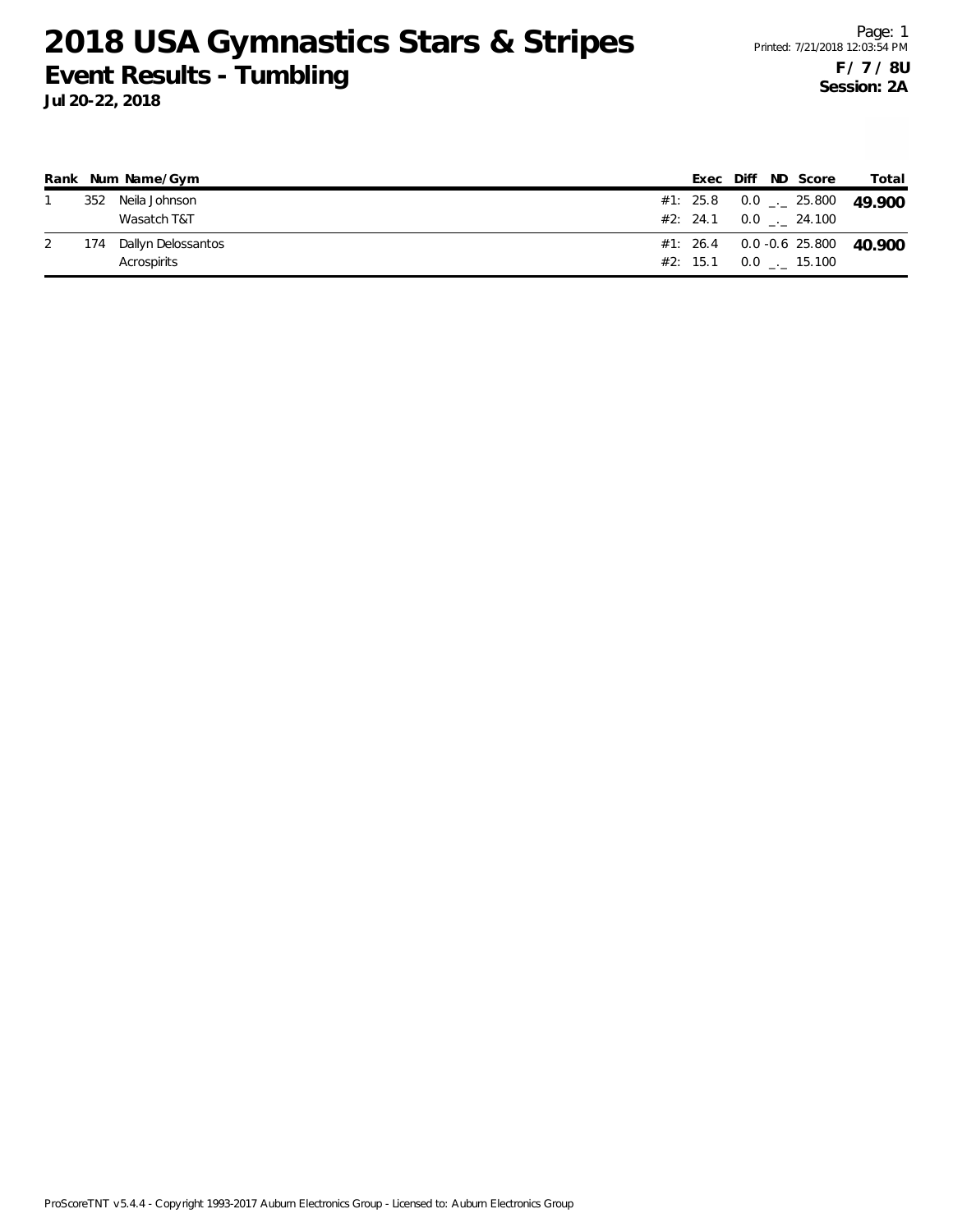**Jul 20-22, 2018**

Page: 1 Printed: 7/21/2018 4:52:29 PM **F / 7 / 9-10 Session: 4A**

|                |     | Rank Num Name/Gym                                    | Exec                   | Diff ND Score                                | Total  |
|----------------|-----|------------------------------------------------------|------------------------|----------------------------------------------|--------|
|                | 444 | Danae Dawson<br>Extreme Cheer and Tumble             | #1: 26.5<br>#2: 26.7   | $0.0$ _._ 26.500<br>$0.0$ _ 26.700           | 53.200 |
| 2              | 453 | Althea Zinmer<br>Midwest Training                    | #1: 25.7<br>#2: 27.1   | $0.0$ $_{-}$ 25.700<br>$0.0$ _ 27.100        | 52.800 |
| 3              | 545 | Fiona Grafton<br>Central Illinois Gymnastics Academy | #1: 25.3<br>#2: 26.3   | $0.0$ _._ 25.300<br>$0.0$ _ 26.300           | 51.600 |
| 4              | 449 | Madelyne Hoya<br>Eagles Wings Athletics-Prosper      | #1: 25.6<br>#2: 25.8   | $0.0$ _ 25.600<br>$0.0$ _ 25.800             | 51.400 |
| 5              | 446 | Gracie Grimes<br>All American Gymnastics             | #1: 25.7<br>#2: 25.7   | $0.0 -0.6$ 25.100<br>$0.0$ _ 25.700          | 50.800 |
| 6              | 550 | Luciana Read<br>World Elite                          | #1: $25.8$<br>#2: 24.5 | $0.0$ _._ 25.800<br>$0.0$ _ 24.500           | 50.300 |
| $\overline{7}$ | 445 | Danielle Donovan<br>All American Gymnastics          | #1: 24.7<br>#2: 24.2   | $0.0$ $_{\sim}$ 24.700<br>$0.0 - 0.6$ 23.600 | 48.300 |
| 8              | 358 | <b>Maddison Dewbre</b><br>Air Extreme                | #1: 23.2<br>#2: 24.8   | $0.0$ _._ 23.200<br>$0.0$ _ 24.800           | 48.000 |
| 9              | 450 | Caylee Morris<br>All American Gymnastics             | #1: 23.8<br>#2: 24.1   | $0.0$ __ 23.800<br>$0.0$ _ 24.100            | 47.900 |
| 10             | 356 | Kaelyn Reynolds<br>Extreme Cheer and Tumble          | #1: 22.7<br>#2: 24.7   | $0.0$ $_{-}$ 22.700<br>$0.0$ _ 24.700        | 47.400 |
| 11             | 360 | Daniela Sotelo<br>MGA Odessa                         | #1: 24.4<br>#2: 22.9   | $0.0$ $_{-}$ 24.400<br>$0.0$ _ 22.900        | 47.300 |
| 12             | 173 | Vashynae Baucham<br>Air Extreme                      | #1: 25.1<br>#2: 21.9   | $0.0$ _ 25.100<br>$0.0$ _ 21.900             | 47.000 |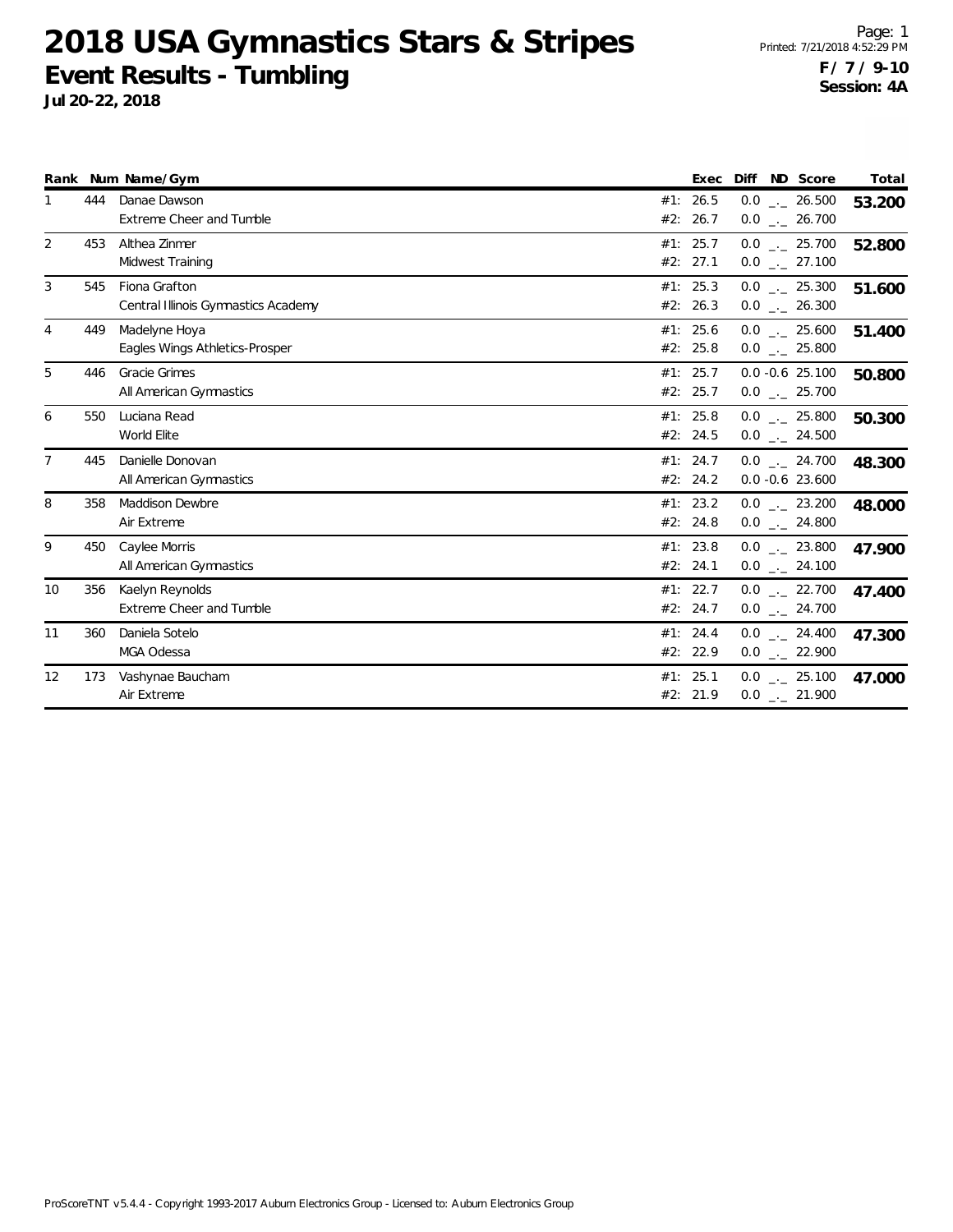|  | Rank Num Name/Gym   |  |  | Exec Diff ND Score       | Total                            |
|--|---------------------|--|--|--------------------------|----------------------------------|
|  | 440 Keelon Campbell |  |  |                          | #1: 22.5  0.0 $-$ 22.500  46.800 |
|  | Air Extreme         |  |  | $#2: 24.3 0.0$ $-24.300$ |                                  |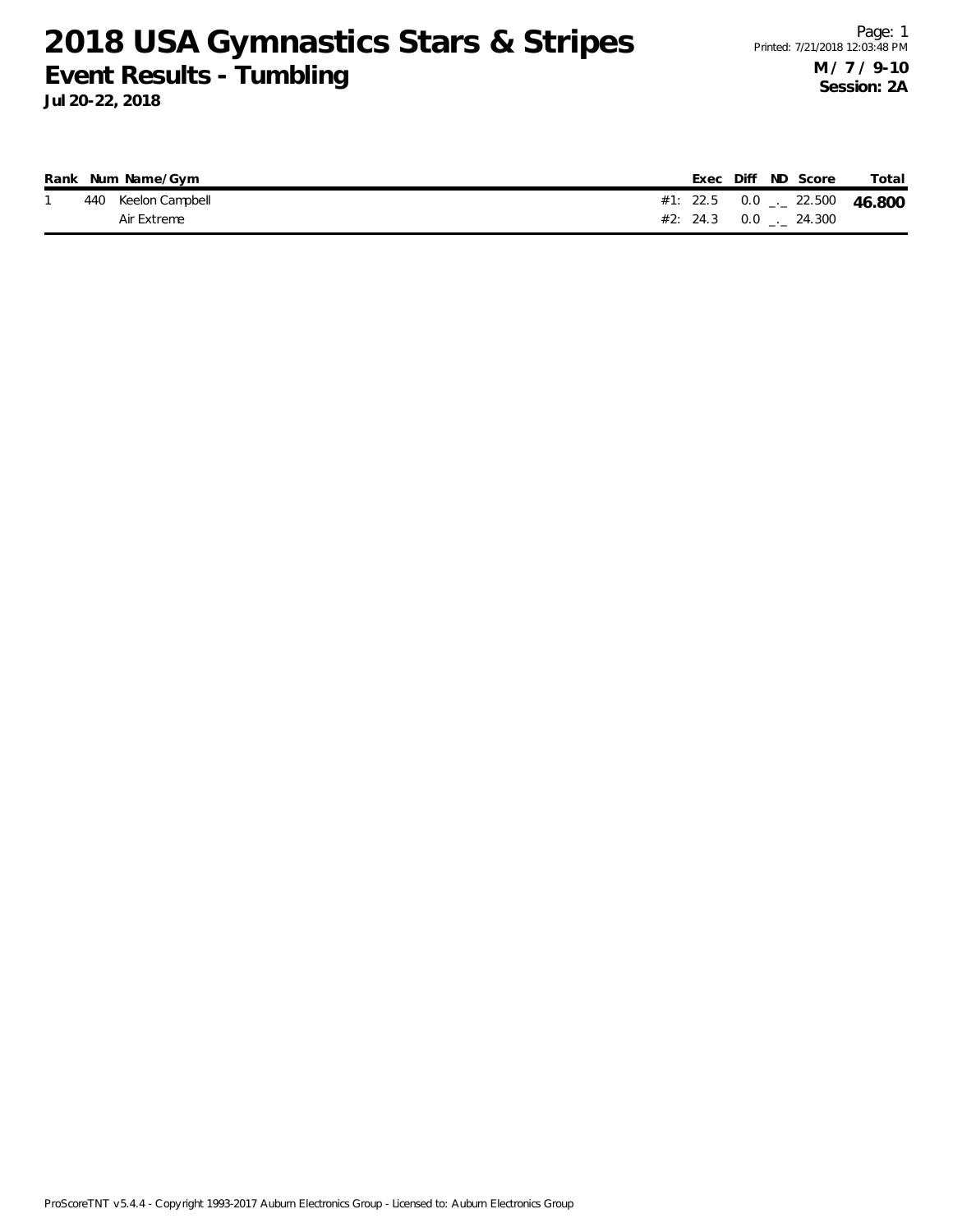|    |     | Rank Num Name/Gym                               |     | Exec                   | Diff ND Score                          | Total  |
|----|-----|-------------------------------------------------|-----|------------------------|----------------------------------------|--------|
| 1  | 542 | Kyla Lilienthal<br>Technique Gymnastics         |     | #1: 28.3<br>#2: 27.7   | $0.0$ _._ 28.300<br>$0.0$ _ 27.700     | 56.000 |
| 2T | 551 | Libby Reeder<br>All American Gymnastics         |     | #1: 26.3<br>#2: 25.9   | $0.0$ _._ 26.300<br>$0.0$ _ 25.900     | 52.200 |
| 3T | 351 | Abbey Drager<br>Air Extreme                     |     | #1: $26.5$<br>#2: 25.7 | $0.0$ _._ 26.500<br>$0.0$ _ 25.700     | 52.200 |
| 4T | 443 | <b>Catherine Cupples</b><br>Showcase Gymnastics |     | #1: 25.4<br>#2: 26.5   | $0.0$ _._ 25.400<br>$0.0$ _._ 26.500   | 51.900 |
| 5T | 354 | Xoe Lundberg<br>Air Extreme                     |     | #1: 25.7<br>#2: 26.2   | $0.0$ . 25.700<br>$0.0$ _ 26.200       | 51.900 |
| 6  | 353 | Rebekah Lloyd<br><b>Texas Twisters</b>          |     | #1: 25.7<br>#2: 25.4   | $0.0$ _ 25.700<br>$0.0$ _ 25.400       | 51.100 |
| 7  | 361 | Brianna Lard<br>Taylor Tumbling                 |     | #1: 26.1<br>#2: 24.6   | $0.0$ _._ 26.100<br>$0.0$ _ 24.600     | 50.700 |
| 8  | 549 | Julia Petz<br>Technique Gymnastics              |     | #1: 25.5<br>#2: 24.9   | $0.0 - 0.3$ 25.200<br>$0.0$ _._ 24.900 | 50.100 |
| 9  | 349 | Olivia Whittle<br><b>Texas Twisters</b>         |     | #1: 25.9<br>#2: 24.4   | $0.0$ _._ 25.900<br>$0.0 - 0.6$ 23.800 | 49.700 |
| 10 | 544 | Arianna Franco<br>Tumble Tech                   |     | #1: 23.3<br>#2: 24.8   | $0.0$ _._ 23.300<br>$0.0$ _ 24.800     | 48.100 |
| 11 | 543 | Christina Rodriguez<br>All American Gymnastics  | #2: | #1: 24.1<br>0.0        | $0.0$ _ 24.100<br>$0.0$ _ 0.000        | 24.100 |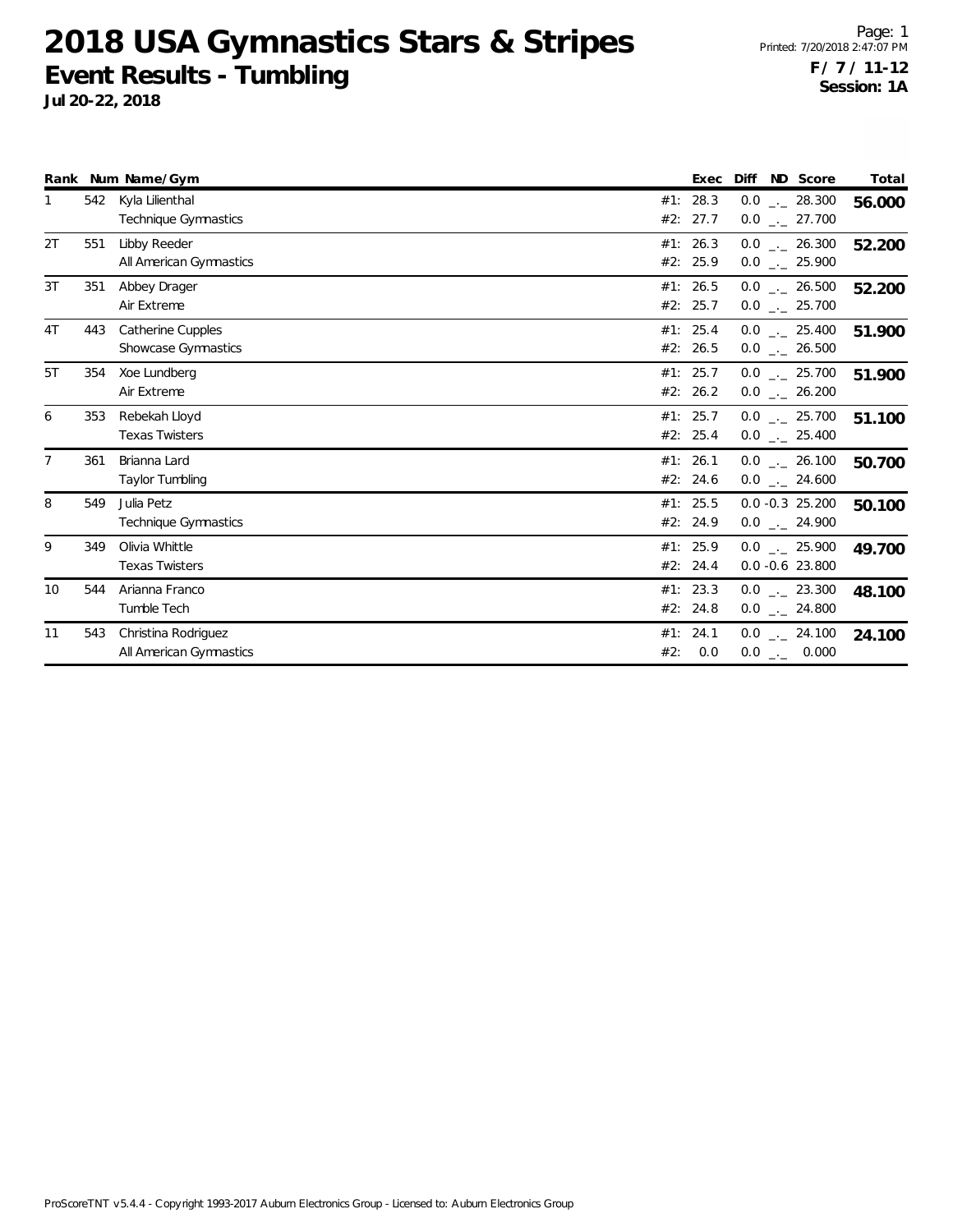|     | Rank Num Name/Gym  |  |  | Exec Diff ND Score            | Total                                    |
|-----|--------------------|--|--|-------------------------------|------------------------------------------|
|     | 359 Alex Rodriguez |  |  |                               | #1: 24.4 0.0 $-$ 24.400 49 400           |
|     | MGA Odessa         |  |  | #2: 25.0 0.0 0.25.000         |                                          |
| 447 | Hudson Hensley     |  |  |                               | #1: 22.7 0.0 $\frac{1}{2}$ 22.700 46.800 |
|     | Airbenders         |  |  | $#2: 24.1 \t 0.0 \t . 24.100$ |                                          |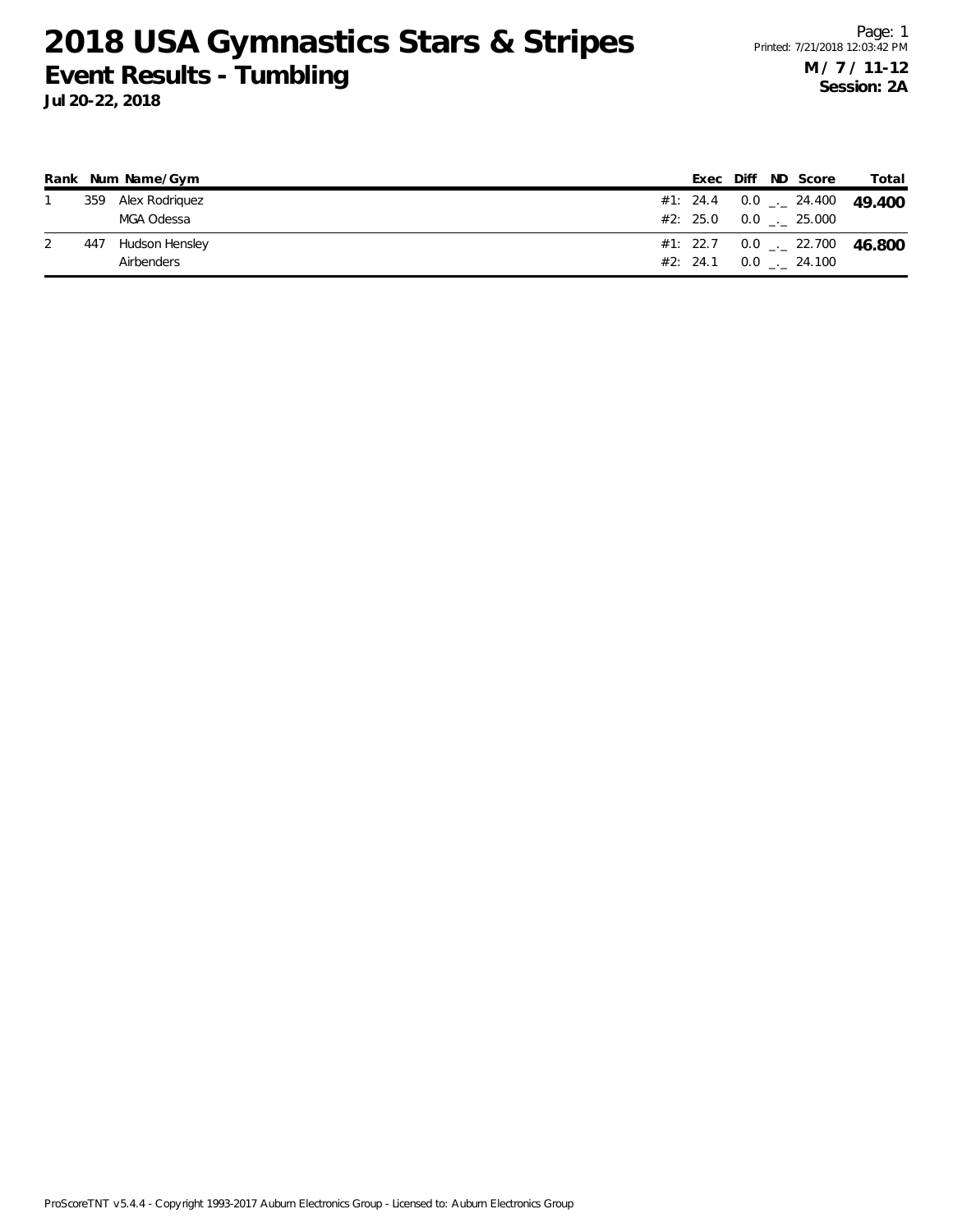|    |     | Rank Num Name/Gym                                      | Exec                 | Diff | ND Score                                       | Total  |
|----|-----|--------------------------------------------------------|----------------------|------|------------------------------------------------|--------|
|    | 355 | Alyssa Matriano-Lim<br>Jills Gymnastics                | #1: 25.6<br>#2: 25.5 |      | $0.0$ _._ 25.600<br>$0.0$ _ 25.500             | 51.100 |
| 2  | 547 | Mallory McBride<br>Central Illinois Gymnastics Academy | #1: 26.1<br>#2: 24.5 |      | $0.0$ _ 26.100<br>$0.0$ $_{-}$ 24.500          | 50.600 |
| 3T | 546 | Leilani Mate<br><b>Champions Westlake</b>              | #1: 25.3<br>#2: 24.6 |      | $0.0$ . 25.300<br>$0.0$ _._ 24.600             | 49.900 |
| 4T | 452 | Nicole Wright<br>The Palaestra                         | #1: 25.6<br>#2: 24.3 |      | $0.0$ _._ 25.600<br>$0.0$ _ 24.300             | 49.900 |
| 5  | 350 | Jordan Dawkins<br>Infinite Bounds                      | #1: 24.9<br>#2: 24.1 |      | $0.0$ _._ 24.900<br>$0.0$ _ 24.100             | 49.000 |
| 6  | 451 | Sarah Shahidi<br>Top Flight Gymnastics Training Center | #1: 24.5<br>#2: 22.8 |      | $0.0$ _._ 24.500<br>$0.0$ _._ 22.800           | 47.300 |
|    | 552 | Azza Shabazz-Henry<br>Shine Tumblers                   | #1: 25.7<br>#2: 21.6 |      | $0.0$ $_{-}$ 25.700<br>$0.0 -0.3$ 21.300       | 47.000 |
| 8  | 442 | Baylee Brackeen<br>Eagles Wings Athletics-Prosper      | #1: 22.2<br>#2: 23.7 |      | $0.0$ $_{\leftarrow}$ 22.200<br>$0.0$ _ 23.700 | 45.900 |
| 9  | 357 | Holli Smagner<br>SunDance Gymnastics                   | #1: 24.0<br>#2: 23.3 |      | $0.0 -0.9$ 23.100<br>$0.0 - 0.6$ 22.700        | 45.800 |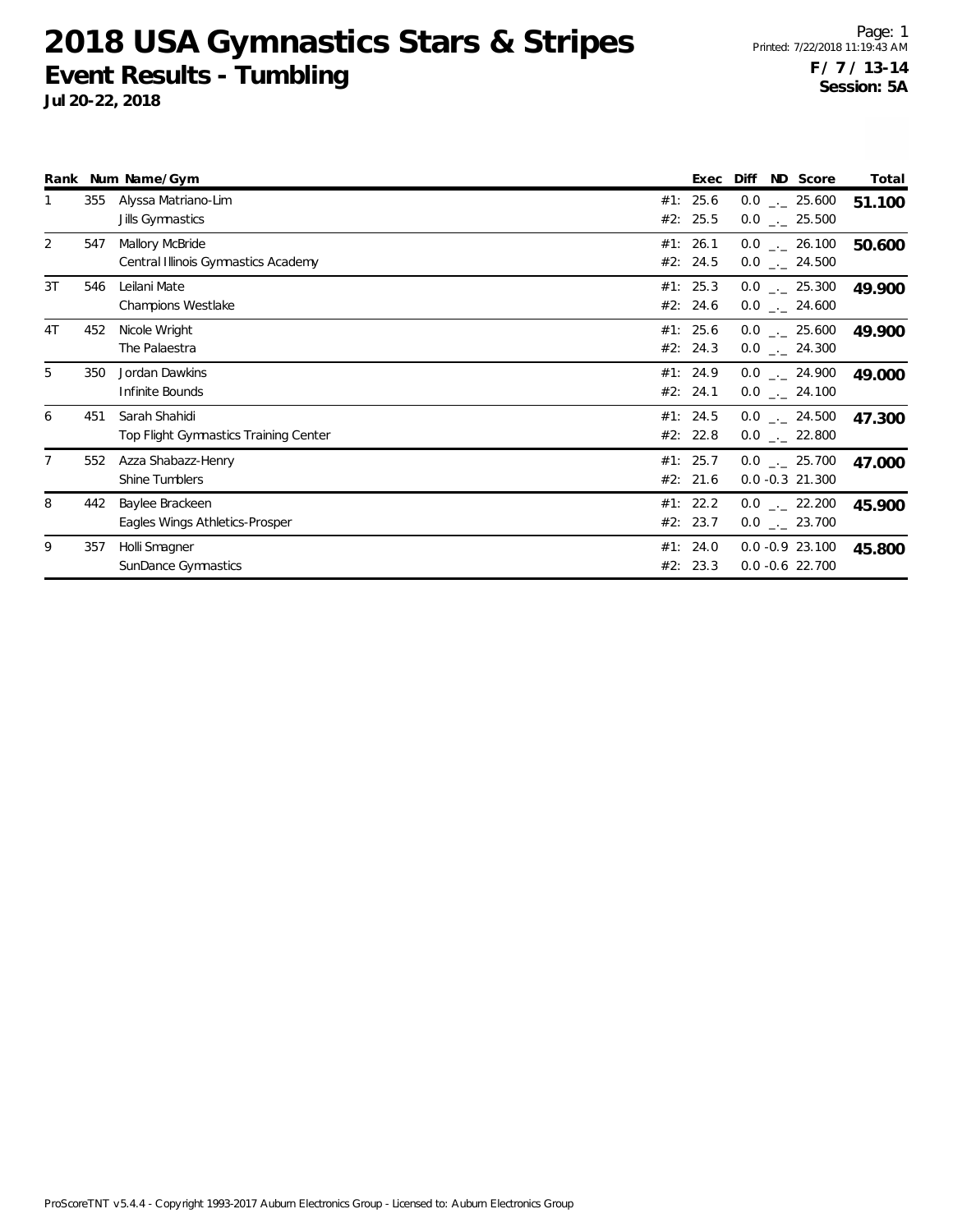|   |     | Rank Num Name/Gym                                |     |                 |  | Exec Diff ND Score                                            | Total                          |
|---|-----|--------------------------------------------------|-----|-----------------|--|---------------------------------------------------------------|--------------------------------|
|   |     | 455 Avery Workman<br>Maverick All Star Tumblers  |     |                 |  | #1: 27.2 $0.0$ $_{-}$ 27.200<br>#2: 27.5 $0.0$ $_{-.}$ 27.500 | 54.700                         |
| 2 | 454 | Trinity Hermansen<br><b>Team Fuzion Tumbling</b> |     |                 |  | $#2: 25.2 \t 0.0 \t . 25.200$                                 | #1: 23.7 0.0 $-$ 23.700 48.900 |
| 3 | 441 | Linsey Adams<br><b>TAG USA Gymnastics</b>        | #1: | 0.0<br>#2: 23.8 |  | $0.0$ _._ 0.000<br>$0.0$ _._ 23.800                           | 23.800                         |